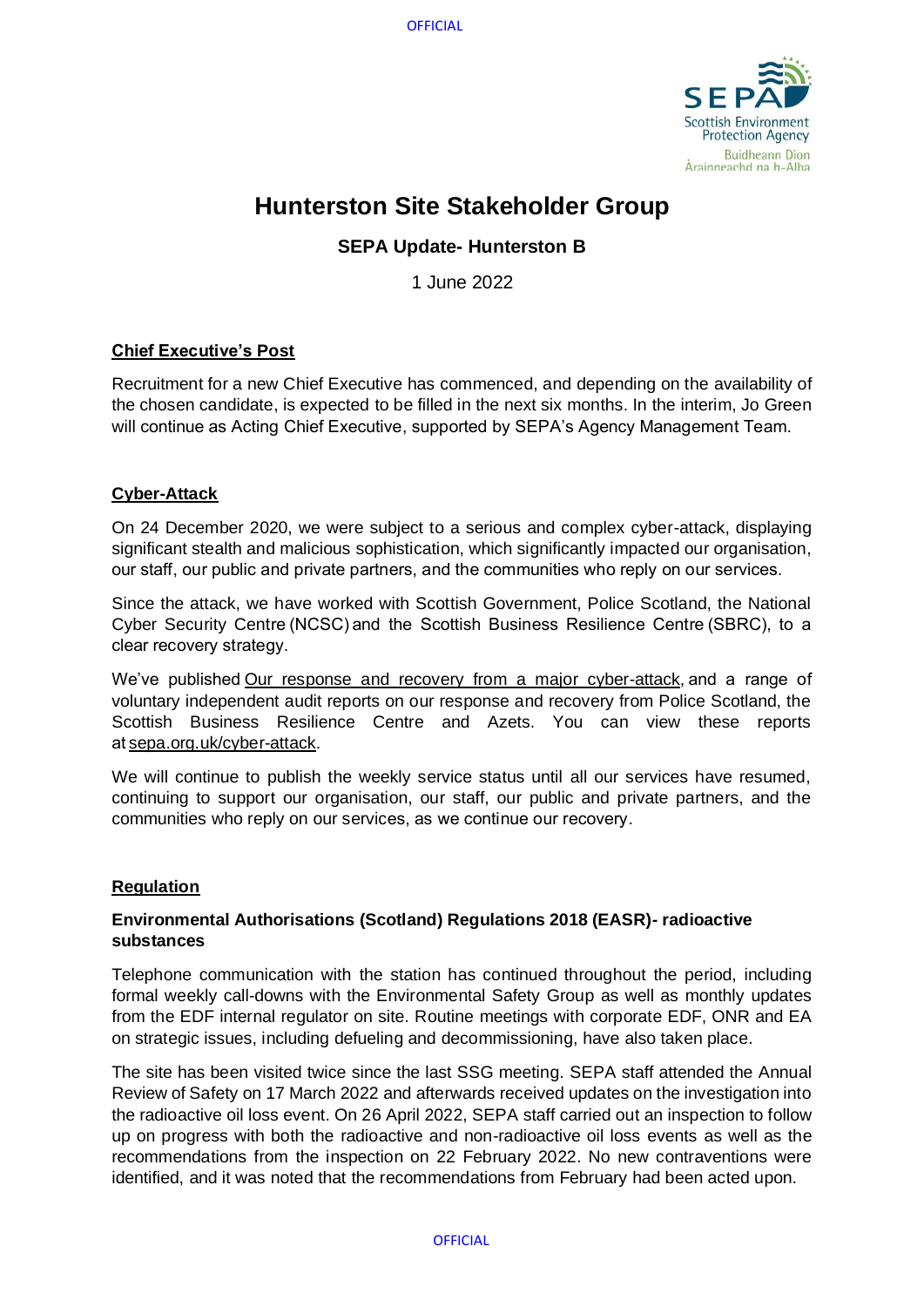

The station applied in July 2020 to regularise the receipt of radioactive waste in the form of debris in the incoming fuel transport flasks. Work continues to progress on determining the application.

## **Pollution Prevention and Control (PPC)**

SEPA staff have been investigating and assessing the leak from an oil-filled cable onsite- see below. Otherwise, there have been no issues relating to the station's PPC permit for its nonradioactive emissions from the emergency diesel generators, auxiliary boilers and waste oil burner since the last scheduled SSG meeting.

## **Control of Major Accidents and Hazards (COMAH)**

There have been no issues related to COMAH since the last scheduled SSG meeting.

#### **Controlled Activities Regulations (CAR)**

There have been no other issues relating to the stations' non-radioactive liquid discharges to the water environment since the last scheduled SSG meeting.

#### **UK Emissions Trading Scheme (ETS)**

There have been no issues relating to the ETS since the last scheduled SSG meeting.

## **Environmental Events**

SEPA is currently investigating two environmental events on site, both of which involve the loss of control of oil:

- 1. In February, the station lost control of approximately 1300 litres of radioactively contaminated oil from a gas circulator settling tank. The oil is lightly contaminated with tritium. The oil appears to have been captured at the lagoons at the 39-inch outfall and did not enter the environment. The recovered waste oil/water mixture has been allowed to separate, with the water fraction being disposed of through the AETP and the oil being transferred to an authorised incinerator. The event remains under investigation.
- 2. EDF have made SEPA aware of a small, ongoing non-radioactive oil leak from an oilfilled transformer cable. The leak constitutes about 50 litres per quarter of fully biodegradable oil which has a half-life of around 15 days in soil. There is no reason at present to assume a significant environmental impact. SEPA is in discussions with EDF regarding locating the oil leak, establishing monitoring to assess its extent and putting plans in place to implement a fix. This will need to be carefully considered and planned due to the need to take the transformer offline, which has nuclear safety implications, to instigate the fix.